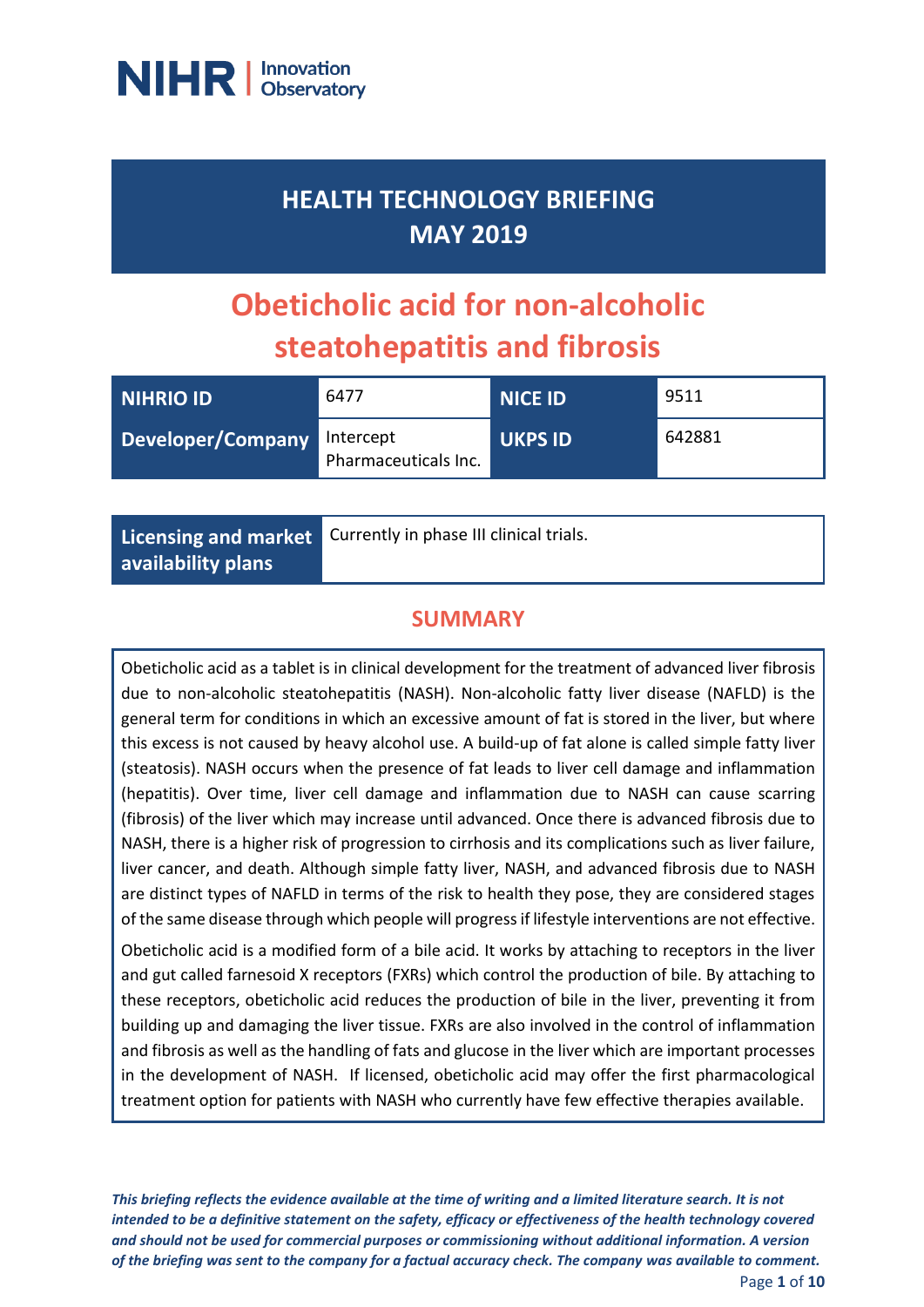## **PROPOSED INDICATION**

Non-cirrhotic non-alcoholic steatohepatitis (NASH) with liver fibrosis. 1

## **TECHNOLOGY**

#### **DESCRIPTION**

Obeticholic acid (Ocaliva; INT-747) is a selective and potent agonist for the farnesoid X receptor (FXR), a nuclear receptor expressed at high levels in the liver and intestine. FXR is thought to be a key regulator of bile acid, inflammatory, fibrotic, and metabolic pathways. FXR activation decreases the intracellular hepatocyte concentrations of bile acids by suppressing de novo synthesis from cholesterol, as well as, by increasing transport of bile acids out of the hepatocytes. These mechanisms limit the overall size of the circulating bile acid pool while promoting choleresis, thus reducing hepatic exposure to bile acids.<sup>2</sup>

In the phase III trial (NCT02548351; REGENERATE), obeticholic acid is administered by 10mg tablet once daily or 25mg tablet once daily for up to 7 years.<sup>1</sup> In the phase III trial (NCT03439254; REVERSE), obeticoholic acid is administered by 10mg tablet once daily for up to 12 months or 10mg once daily for the first 3 months and up to 25mg once daily for the remaining 9 months of the study.<sup>3</sup>

#### **INNOVATION AND/OR ADVANTAGES**

The main treatments for patients with non-alcoholic fatty liver disease (NAFLD), irrespective of the stage of progression, are currently based on lifestyle changes, including ponderal decrease and dietary management. A subgroup of patients with more advanced NASH, who are unable to modify their lifestyle successfully, may benefit from pharmaceutical treatment. FXR is a nuclear regulator controlling several key processes involved in hepatic metabolism. NAFLD has been proven to be associated with abnormal FXR activity. Obeticholic acid is a first-in-class selective FXR agonist with anticholestatic and hepato-protective properties. Currently, obeticholic acid is indicated for the treatment of primary biliary cholangitis. However, promising effects of obeticholic acid on NASH and its metabolic features have been reported in several studies.<sup>4</sup> In the phase II trial (NCT01265498; FLINT) obeticholic acid improved the histological features of NASH.<sup>5</sup>

#### **DEVELOPMENT STATUS AND/OR REGULATORY DESIGNATIONS**

Obeticholic acid is currently indicated in the EU/UK for the treatment of primary biliary cholangitis (also known as primary biliary cirrhosis) in combination with ursodeoxycholic acid (UDCA) in adults with an inadequate response to UDCA or as monotherapy in adults unable to tolerate UDCA. Very common ( $\geq 1/10$ ) adverse reactions include abdominal pain and discomfort, pruritis and fatigue.<sup>2</sup>

Obeticholic acid is currently in phase II clinical development for primary sclerosing cholangitis and biliary atresia.<sup>6</sup>

Obetichoclic acid is a Breakthrough Therapy by the US FDA for NASH with liver fibrosis in January 2015.7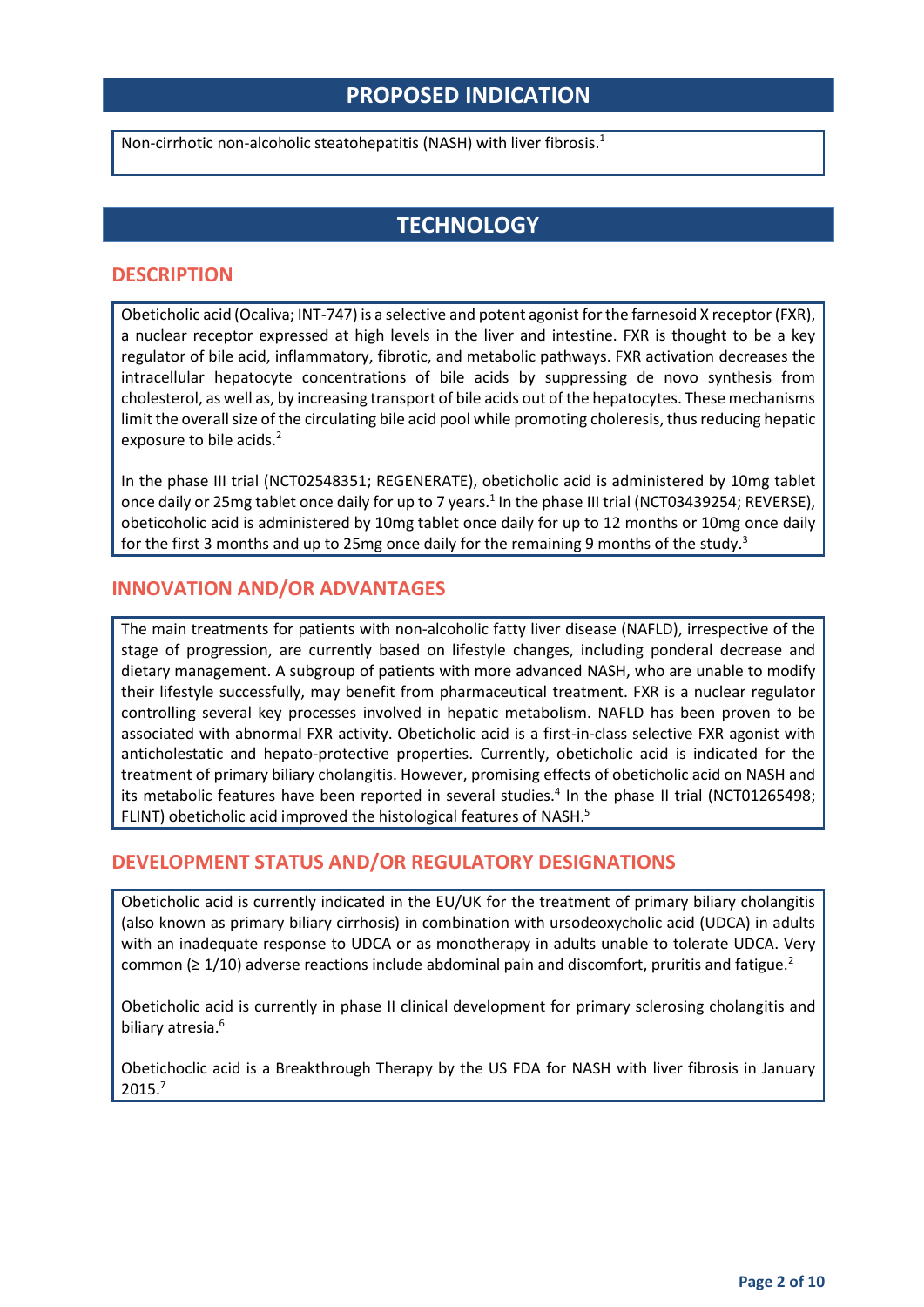## **PATIENT GROUP**

#### **DISEASE BACKGROUND**

Non-alcoholic fatty liver disease (NAFLD) is an excess of fat in the liver (steatosis) that is not a result of excessive alcohol consumption or other secondary causes. These secondary causes include side effects of certain medications, hepatitis C virus infection and particular endocrine conditions.<sup>8</sup>

NAFLD can progress through four main stages: simple fatty liver (steatosis), non-alcoholic steatohepatitis (NASH), NASH with advanced fibrosis, and cirrhosis.<sup>9</sup> NASH is a subset of NAFLD in which there is inflammation in and around the fatty liver cells, which may cause swelling of the liver and discomfort of the surrounding area. NASH is considered a more aggressive form of NAFLD as ongoing inflammation leads to ballooning and a build-up of scar tissue over time. This process is known as fibrosis, the most advanced stage of which is known as cirrhosis. Risk factors for NAFLD include obesity, poor diet, little exercise, smoking, type 2 diabetes and hypertension.<sup>10</sup>

In the absence of significant fibrosis due to NASH, no increased risk of liver related mortality has been shown and reduction in metabolic injury through effective lifestyle intervention and currently available treatment options may be sufficient to promote regression to simple steatosis or the non-NAFLD state. Conversely, once there is significant fibrosis due to NASH, the risk of liver-related mortality increases exponentially with each stage reached, with advanced fibrosis posing the greatest risk. <sup>11</sup> Once the cirrhosis stage is reached, the disease state may no longer be fully reversible and can be associated with multiple complications.<sup>12</sup>

The rate of progression of NAFLD is variable; being overweight and having diabetes are associated with an increased risk of progressive disease. The average age of people with NASH is 40–50 years and for NASH-cirrhosis 50–60 years. However, the emerging epidemic of childhood obesity means that increasing numbers of younger people have NAFLD, with some prevalence studies showing that up to 38% of obese children have evidence of NAFLD. With NAFLD progressing through its spectrum even in childhood, the age that people develop significant liver disease is likely to fall and early diagnosis and management are therefore important at all ages.<sup>8</sup>

#### **CLINICAL NEED AND BURDEN OF DISEASE**

There is high variability in the reported prevalence of NAFLD and NASH due to differences in the population studied, definition of the disease, regional aspects, and histological classification systems used to diagnose NASH. Many patients may not have been identified due to a lack of unique characteristics and the requirement of a liver biopsy to confirm diagnosis. NASH is more frequent among patients with type 2 diabetes mellitus and obesity and the symptoms related to these conditions could be masking the underlying liver condition and related symptoms.<sup>13</sup>

Epidemiological data indicates the prevalence of NASH among UK adults could be between 2-3%. Using non-invasive tests, the prevalence of NASH could be as high as 12%. Taking into consideration the asymptomatic nature of NASH, the necessary referral to a liver specialist for diagnosis, and the uncertainty surrounding how best to diagnose NASH patients in the UK (biopsy vs. non-invasive testing), the number of people with undiagnosed NASH could be significantly higher than initially anticipated. 14-17

The number of total prevalent NAFLD cases in the UK has been estimated to increase from 14.1 million in 2016 to 16.92 million by 2030, including 3 million approximate cases of NASH with fibrosis (stages F1-F4, ranging from minimal to advanced scarring).<sup>14</sup> In 2017-18, hospital episode statistics for England recorded 2,958 finished consultant episodes (FCE) as fatty (change of) liver, not elsewhere classified (ICD 10: K76.0) resulting in 2,402 admissions and 3,572 FCE bed days.<sup>18</sup>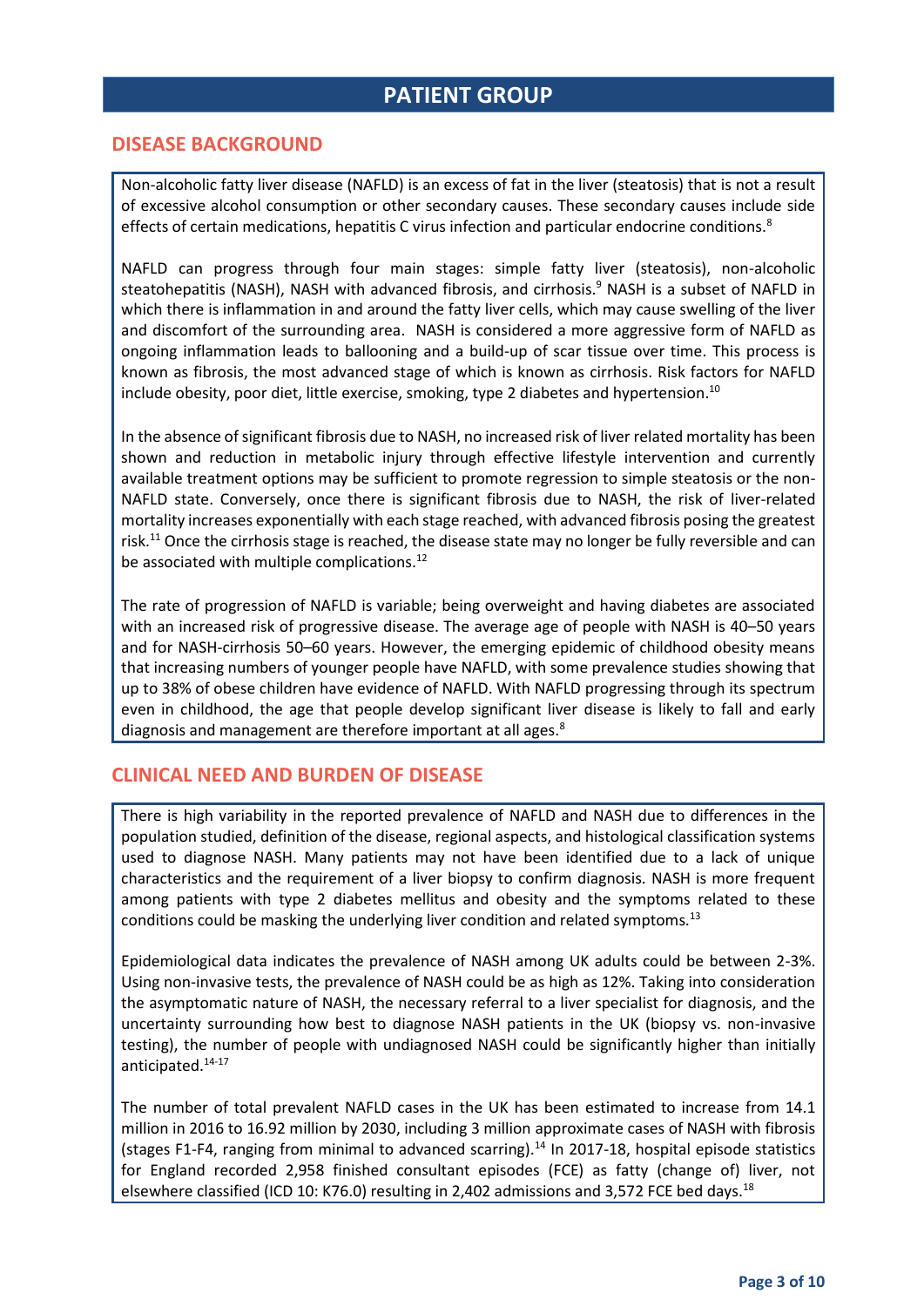Mortality data from 2015 to 2017 estimate 774 people died in England due to NAFLD, a rate of 0.51 per 100,000 population aged under 75 years. Rates were 5 times higher in the North West region (1.3 per 100,000 aged under 75) than the South West (0.26 per 100,000 aged under 75).<sup>19</sup> More deprived areas experience higher rates of premature deaths from liver disease than less deprived areas.<sup>20</sup>

## **PATIENT TREATMENT PATHWAY**

#### **TREATMENT PATHWAY**

Adopting a healthy lifestyle is the primary means of managing NAFLD including weight loss, diet, exercise (irrespective of weight loss), and cessation of smoking. While NAFLD is not caused by the intake of alcohol, the NHS recommends little to no consumption.<sup>9</sup> Diagnosis of NASH requires a liver biopsy and is defined as presence of hepatic steatosis, ballooning and lobular inflammation with or without fibrosis.<sup>21</sup> In cases that have progressed from NASH through fibrosis and cirrhosis, a liver transplant may be the only suitable treatment option.<sup>9</sup>

The diagnosis of NASH provides important prognostic information and indicates an increased risk of fibrosis progression, cirrhosis and possibly hepatic comorbidities. It may also prompt a closer followup and possibly a greater need for more intensive therapy.<sup>22</sup> Liver biopsy is currently the most reliable approach for identifying the presence of steatohepatitis and fibrosis in patients with NAFLD, but it is generally acknowledged that biopsy is limited by cost, sampling error, and procedure-related morbidity and mortality.<sup>23</sup>

Where NAFLD pathways have been established and agreed between primary and secondary care, these focus on early risk stratification of patients likely to have more advanced disease using simple, non-invasive tests made available to GPs. This has enabled secondary care capacity to be prioritised for patients who are most at risk of NASH with advanced fibrosis and so may warrant a biopsy whilst allowing suitable follow up of patients determined to be at lower risk.<sup>24</sup>

European guidelines recommend that patients with NASH and/or fibrosis should be monitored annually, and those with NASH cirrhosis at 6-month intervals.<sup>22</sup>

#### **CURRENT TREATMENT OPTIONS**

Although NASH is the most common cause of liver disease in the Western world and among the top three indications for liver transplantation, there are no universally accepted pharmacological therapies and therapeutic advances have been slow. Pioglitazone and vitamin E, whilst unlicensed in NASH, are recommended by guidelines in selected patients. 8,21

#### **PLACE OF TECHNOLOGY**

If licensed, obeticholic acid may offer the first pharmacological treatment option for NASH patients with fibrosis who currently have few effective therapies available.

| <b>Trial</b> | REGENERATE, NCT02548351, EudraCT2015-002560-16; obeticholic acid vs<br>placebo; phase III |
|--------------|-------------------------------------------------------------------------------------------|
| Sponsor      | Intercept Pharmaceuticals                                                                 |
| Status       | Ongoing                                                                                   |

## **CLINICAL TRIAL INFORMATION**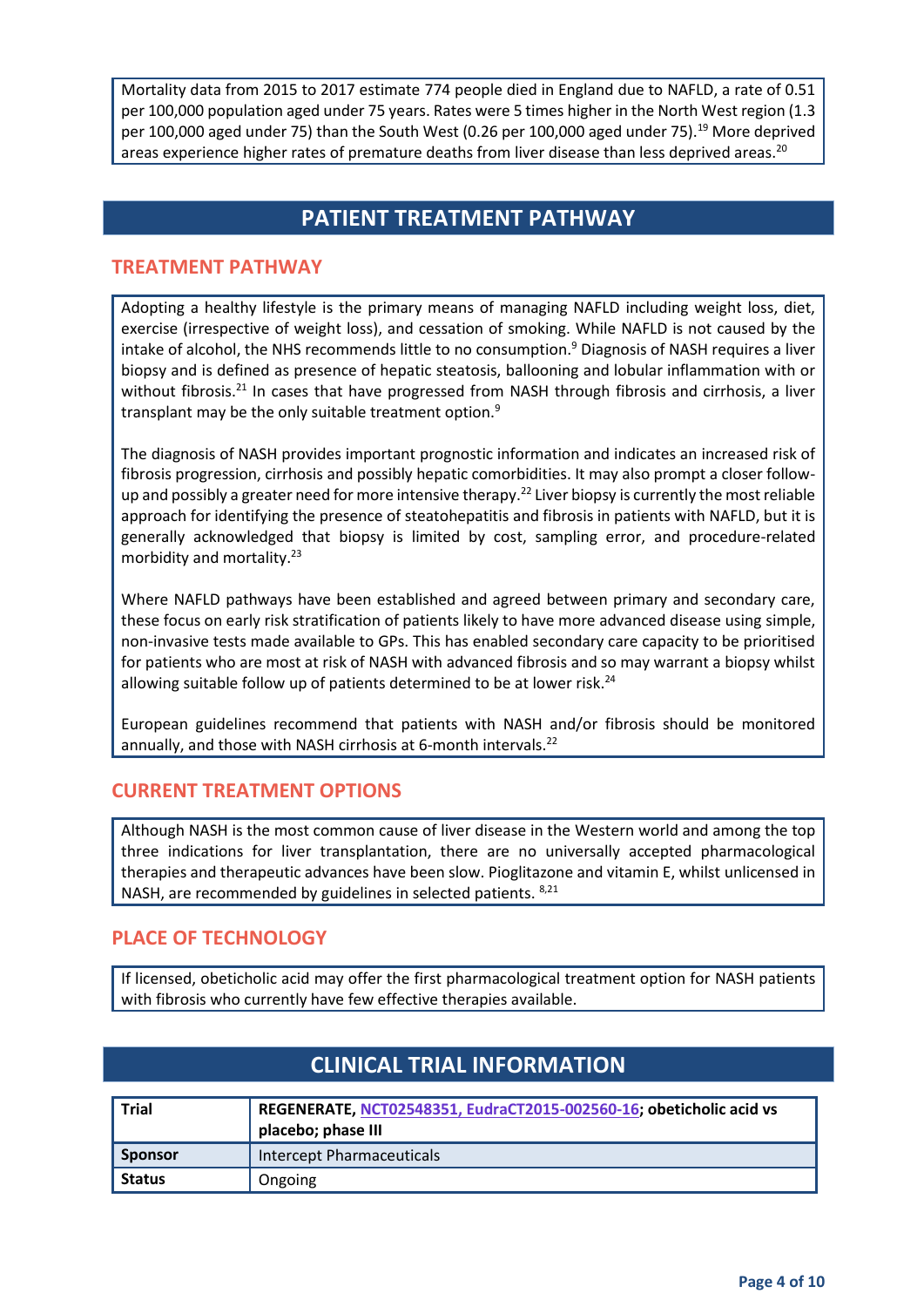| Source of<br><b>Information</b> | Trial registry, <sup>1,25</sup> manufacturer <sup>26,27,a</sup>                                                                                                                                                                                                                                                                                                                                                                                                                                                                                                                                                                                                                                                                                                                                                                                                                                                                        |  |
|---------------------------------|----------------------------------------------------------------------------------------------------------------------------------------------------------------------------------------------------------------------------------------------------------------------------------------------------------------------------------------------------------------------------------------------------------------------------------------------------------------------------------------------------------------------------------------------------------------------------------------------------------------------------------------------------------------------------------------------------------------------------------------------------------------------------------------------------------------------------------------------------------------------------------------------------------------------------------------|--|
| Location                        | EU (incl UK), USA, Canada and other countries                                                                                                                                                                                                                                                                                                                                                                                                                                                                                                                                                                                                                                                                                                                                                                                                                                                                                          |  |
| <b>Design</b>                   | Randomised, placebo-controlled, double-blind                                                                                                                                                                                                                                                                                                                                                                                                                                                                                                                                                                                                                                                                                                                                                                                                                                                                                           |  |
| <b>Participants</b>             | n=2,370 (planned); aged 18-85 yrs; NASH with liver fibrosis stage 2 or 3, or<br>stage 1a or 1b with other risk factors including (BMI $\geq$ 30 kg/m <sup>2</sup> ), type 2<br>diabetes diagnosed per 2013 American Diabetes Association criteria and ALT<br>>1.5× upper limit of normal (ULN)                                                                                                                                                                                                                                                                                                                                                                                                                                                                                                                                                                                                                                         |  |
| <b>Schedule</b>                 | Randomised to 10 mg obeticholic acid tablet once daily or 25 mg obeticholic<br>acid tablet once daily or placebo tablet once daily                                                                                                                                                                                                                                                                                                                                                                                                                                                                                                                                                                                                                                                                                                                                                                                                     |  |
| Follow-up                       | Pts seen every 3 mths for first 18 mths, then every 6 mths for between 5 and 7<br>yrs                                                                                                                                                                                                                                                                                                                                                                                                                                                                                                                                                                                                                                                                                                                                                                                                                                                  |  |
| Primary<br><b>Outcomes</b>      | Between baseline and 18 mths:<br>proportion of obeticholic acid treated pts relative to placebo achieving at<br>$\bullet$<br>least one stage of liver fibrosis improvement with no worsening of NASH,<br>or<br>proportion of obeticholic acid treated pts relative to placebo achieving<br>$\bullet$<br>NASH resolution with no worsening of liver fibrosis<br>End of study (estimated to be 7 yrs):<br>Death (all cause), model of end stage liver disease (MELD) score $\geq 15$ , liver<br>$\bullet$<br>transplant, hepatocellular carcinoma (HCC), ascites requiring medical<br>intervention, histological progression to cirrhosis, hospitalization (as<br>defined by a stay of ≥24 hours) for onset of: variceal bleed, hepatic<br>encephalopathy, spontaneous bacterial peritonitis.                                                                                                                                            |  |
| Secondary                       | Evaluate the effect of obeticholic acid compared to placebo on liver<br>$\bullet$                                                                                                                                                                                                                                                                                                                                                                                                                                                                                                                                                                                                                                                                                                                                                                                                                                                      |  |
| <b>Outcomes</b>                 | histology in NASH [Time frame: 18 mths and end of study, estimated to be<br>7 yrs]<br>Improvement in each histological feature of NASH by at least 1<br>point<br>No worsening in fibrosis<br>Improvement of fibrosis by at least 2 stages<br>Improvement in NASH by at least 2 points with no worsening of<br>fibrosis<br>Improvement of fibrosis and NASH as a composite endpoint<br><b>Resolution of fibrosis</b><br>Histological progression to cirrhosis<br>Evaluate the effect of obeticholic acid compared to placebo on liver<br>histology in NASH [Time frame: end of study, estimated to be 7 yrs]<br>Improvement in fibrosis by at least 1 stage with no worsening of<br><b>NASH</b><br>NASH resolution with no worsening of fibrosis<br>Evaluate the effect of obeticholic acid compared to placebo on liver<br>biochemistry and markers of liver function [Time frame: 18 mths and end<br>of study, estimated to be 7 yrs] |  |
| Key Results <sup>b</sup>        | From 18 mos interim analysis:<br>Obeticholic acid 25 mg met the primary fibrosis endpoint at the Month 18<br>$\bullet$<br>interim analysis<br>The antifibrotic effect was dose dependent and consistent across<br>$\bullet$<br>endpoints and key subgroups                                                                                                                                                                                                                                                                                                                                                                                                                                                                                                                                                                                                                                                                             |  |

a Information provided by Intercept Pharmaceuticals Ltd.

**.**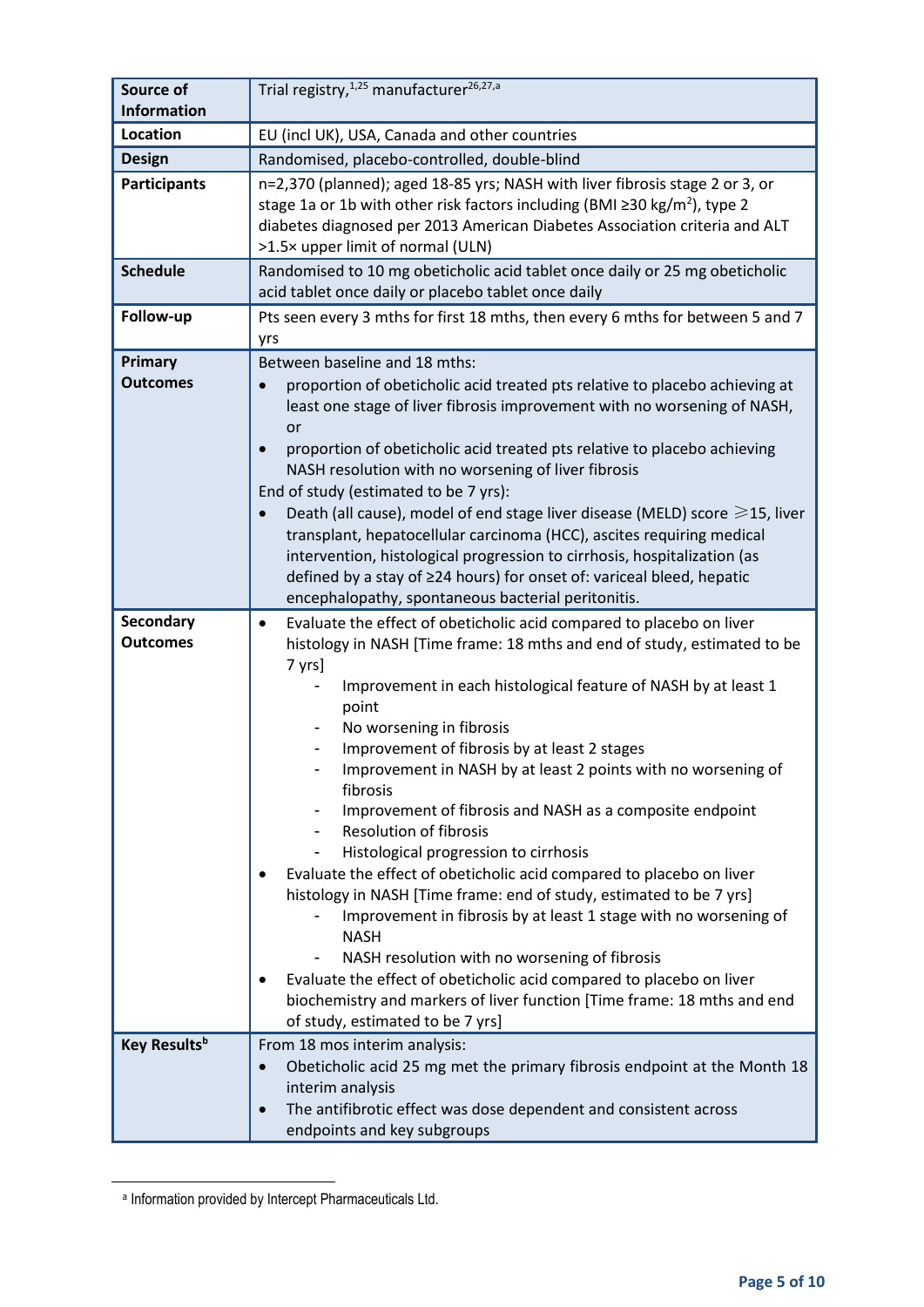|                        | Although the primary NASH resolution endpoint was not met, obeticholic<br>acid ameliorated steatohepatitis based on pathologist overall assessment<br>and improvement in key disease activity parameters<br>Obeticholic acid rapidly and sustainably improved alanine<br>$\bullet$<br>aminotransferase (ALT), aspartate transaminase (AST) and gamma-<br>glutamyl transferase (GGT) |
|------------------------|-------------------------------------------------------------------------------------------------------------------------------------------------------------------------------------------------------------------------------------------------------------------------------------------------------------------------------------------------------------------------------------|
| <b>Adverse effects</b> | From 18 mos interim analysis:                                                                                                                                                                                                                                                                                                                                                       |
| $(AEs)^b$              | AEs were mostly mild to moderate in severity and were consistent with the<br>known profile of obeticholic acid                                                                                                                                                                                                                                                                      |
|                        | The frequency of SAEs was similar across treatment groups and no SAE<br>$\bullet$<br>occurred in >1% of patients in any treatment arm                                                                                                                                                                                                                                               |
|                        | The incidence of pruritus was highest in the first 3 months and decreased<br>$\bullet$<br>thereafter, and in patients on obeticholic acid 25 mg reporting pruritus,<br>93% of events were mild to moderate                                                                                                                                                                          |
|                        | Hepatic TEAEs were balanced across groups, and hepatic serious adverse<br>٠<br>events were rare (<1% in all groups)                                                                                                                                                                                                                                                                 |
|                        | The incidence of cardiovascular SAEs was low and balanced across groups                                                                                                                                                                                                                                                                                                             |
| <b>Expected</b>        | Estimate study completion date reported as Oct 2022                                                                                                                                                                                                                                                                                                                                 |
| reporting date         |                                                                                                                                                                                                                                                                                                                                                                                     |

| <b>Trial</b>                        | REVERSE, NCT03439254, EudraCT2017-000474-11; obeticholic acid vs                                                                                                                                                                                                                          |
|-------------------------------------|-------------------------------------------------------------------------------------------------------------------------------------------------------------------------------------------------------------------------------------------------------------------------------------------|
|                                     | placebo; phase III                                                                                                                                                                                                                                                                        |
| <b>Sponsor</b>                      | <b>Intercept Pharmaceuticals</b>                                                                                                                                                                                                                                                          |
| <b>Status</b>                       | Ongoing                                                                                                                                                                                                                                                                                   |
| Source of                           | Trial registry <sup>3,28</sup>                                                                                                                                                                                                                                                            |
| <b>Information</b>                  |                                                                                                                                                                                                                                                                                           |
| <b>Location</b>                     | EU (incl UK), USA, Canada and other countries                                                                                                                                                                                                                                             |
| <b>Design</b>                       | Randomised, placebo-controlled, double-blind                                                                                                                                                                                                                                              |
| <b>Participants</b>                 | n=540 (planned); aged 18 yrs and older; NASH with liver fibrosis stage 4                                                                                                                                                                                                                  |
| <b>Schedule</b>                     | Randomised to 10 mg obeticholic acid tablet once daily for up to 12 mths; or<br>10 mg obeticholic acid tablet once daily for first 3 mths and then may titrate up<br>to 25 mg obeticholic acid tablets once daily for remaining 9 mths; or placebo<br>tablet once daily for up to 12 mths |
|                                     |                                                                                                                                                                                                                                                                                           |
| Follow-up                           | Active treatment up to 12 mths, follow-up period not reported                                                                                                                                                                                                                             |
| Primary<br><b>Outcomes</b>          | % of subjects with improvement in fibrosis by at least 1 stage with no<br>worsening of NASH, using NASH Clinical Research Network (CRN) scoring<br>system [Time frame: 12 mths]                                                                                                           |
| <b>Secondary</b><br><b>Outcomes</b> | % of subjects with improvement in fibrosis by at least 2 stages, using Ishak<br>$\bullet$<br>scoring criteria [Time frame: 12 mths]<br>% of subjects with NASH resolution, using the NASH CRN scoring [Time<br>$\bullet$<br>frame: 12 mths]                                               |
| <b>Key Results</b>                  |                                                                                                                                                                                                                                                                                           |
| <b>Adverse effects</b><br>(AEs)     |                                                                                                                                                                                                                                                                                           |

| <b>Trial</b>   | FLINT, NCT01265498; obeticholic acid vs placebo; phase II                  |
|----------------|----------------------------------------------------------------------------|
| <b>Sponsor</b> | A National Institute of Diabetes and Digestive and Kidney Diseases (NIDDK) |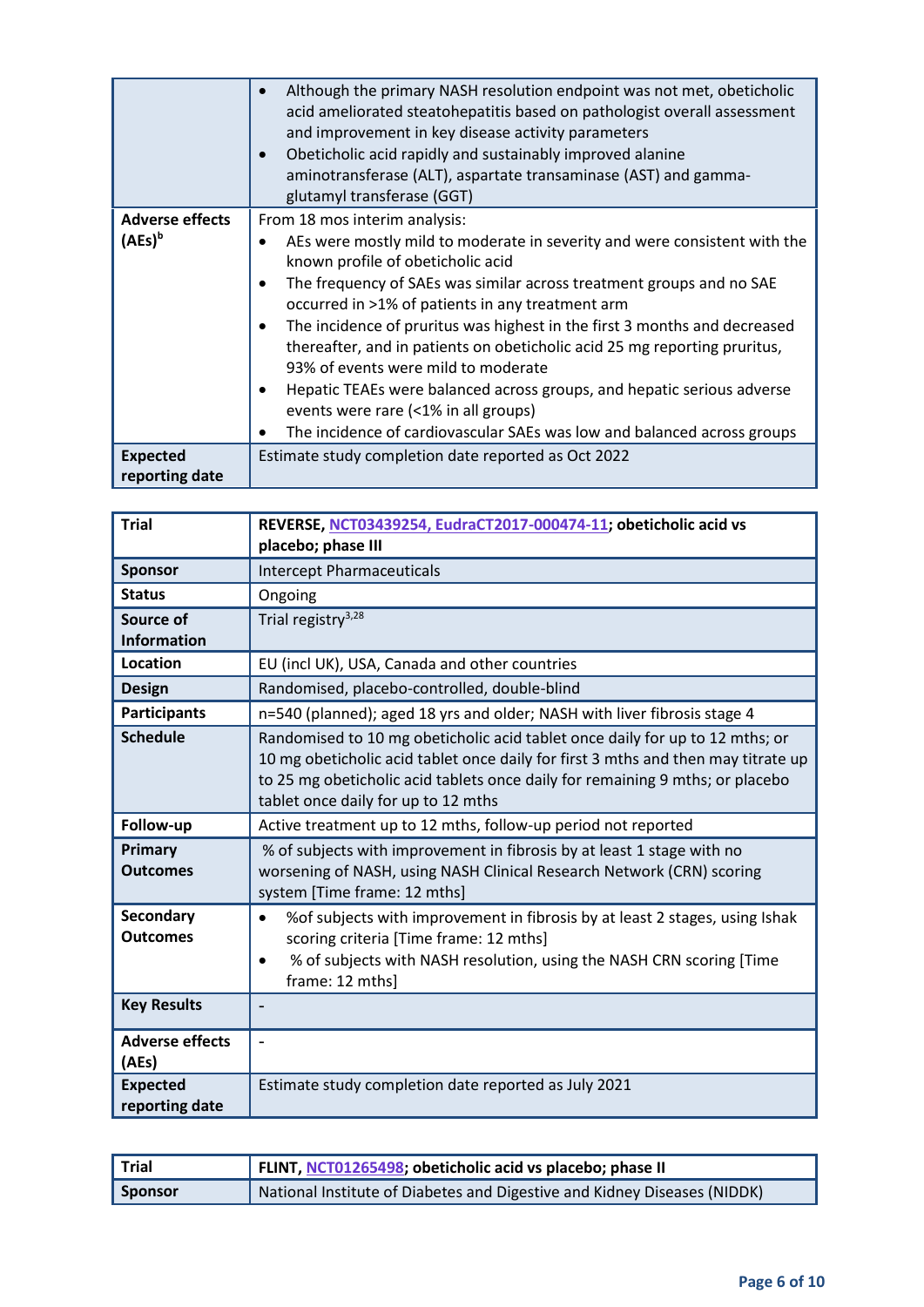| <b>Status</b>                                      | Published                                                                                                                                                                                                                                                                                                                                                                                                                                                                                                                                                                                                                                                                                                                                                                                                                                                                                                                                                                                                                                                                                                                                                                                                         |
|----------------------------------------------------|-------------------------------------------------------------------------------------------------------------------------------------------------------------------------------------------------------------------------------------------------------------------------------------------------------------------------------------------------------------------------------------------------------------------------------------------------------------------------------------------------------------------------------------------------------------------------------------------------------------------------------------------------------------------------------------------------------------------------------------------------------------------------------------------------------------------------------------------------------------------------------------------------------------------------------------------------------------------------------------------------------------------------------------------------------------------------------------------------------------------------------------------------------------------------------------------------------------------|
| Source of                                          | Trial registry <sup>29</sup> , publication <sup>5,30</sup>                                                                                                                                                                                                                                                                                                                                                                                                                                                                                                                                                                                                                                                                                                                                                                                                                                                                                                                                                                                                                                                                                                                                                        |
| <b>Information</b>                                 |                                                                                                                                                                                                                                                                                                                                                                                                                                                                                                                                                                                                                                                                                                                                                                                                                                                                                                                                                                                                                                                                                                                                                                                                                   |
| Location                                           | <b>USA</b>                                                                                                                                                                                                                                                                                                                                                                                                                                                                                                                                                                                                                                                                                                                                                                                                                                                                                                                                                                                                                                                                                                                                                                                                        |
| <b>Design</b>                                      | Randomised, placebo-controlled                                                                                                                                                                                                                                                                                                                                                                                                                                                                                                                                                                                                                                                                                                                                                                                                                                                                                                                                                                                                                                                                                                                                                                                    |
| <b>Participants</b>                                | n=283; aged 18 yrs and older; definite or probable NASH                                                                                                                                                                                                                                                                                                                                                                                                                                                                                                                                                                                                                                                                                                                                                                                                                                                                                                                                                                                                                                                                                                                                                           |
| <b>Schedule</b>                                    | Randomised to 25mg obeticholic acid tablet once daily or placebo tablet once<br>daily                                                                                                                                                                                                                                                                                                                                                                                                                                                                                                                                                                                                                                                                                                                                                                                                                                                                                                                                                                                                                                                                                                                             |
| Follow-up                                          | Active treatment for 72 wks. Trial stopped early due to good results of interim<br>analysis of initial 219 pts, and final 64 pts followed up for another 24 wks on no<br>treatment.                                                                                                                                                                                                                                                                                                                                                                                                                                                                                                                                                                                                                                                                                                                                                                                                                                                                                                                                                                                                                               |
| Primary<br><b>Outcomes</b>                         | Hepatic histological improvement in NAFLD activity score (NAS), with<br>improvement defined as no worsening in fibrosis and a decrease in NAS of at<br>least 2 points [Time frame: baseline to 72 wks]                                                                                                                                                                                                                                                                                                                                                                                                                                                                                                                                                                                                                                                                                                                                                                                                                                                                                                                                                                                                            |
| Secondary<br><b>Outcomes</b>                       | Secondary outcomes included:<br>Resolution of NASH diagnosis on Wk 72 biopsy<br>$\bullet$<br>Total NAS score: change in score [Time frame: baseline to 72 wks]<br>$\bullet$<br>Improvement and change in score [Time frame: baseline to 72 wks] for:<br>Fibrosis<br>$\circ$<br>Hepatocellular ballooning<br>$\circ$<br><b>Steatosis</b><br>$\circ$<br>Lobular inflammation<br>$\circ$<br>Portal inflammation<br>$\circ$<br>Changes in a large number of outcomes incl liver tests, lipids, metabolic<br>factors incl weight and body mass index, SF-36 Quality of Life physical and<br>mental components                                                                                                                                                                                                                                                                                                                                                                                                                                                                                                                                                                                                          |
| <b>Key Results</b>                                 | Analysis of 200 pts with baseline and end-of-treatment liver biopsies (weight<br>loss defined as relative decline from baseline to 2% or more at treatment end).<br>Weight loss occurred in 44% (45/102) of obeticholic acid (OCA) treated and<br>32% (31/98) of placebo-treated pts (P = 0.08). The NAS improved more in<br>those with than without weight loss in both the OCA- (-2.4 vs -1.2, P<0.001)<br>and placebo-treated pts $(-1.2 \text{ vs } -0.5, P = 0.03)$ . ALT levels also improved in<br>those with vs without weight loss in OCA- (-43 vs -34 U/L, P = 0.12) and<br>placebo-treated pts (-29 vs -10 U/L, P = 0.02). However, among those who lost<br>weight, OCA was associated with opposite effects from placebo on changes in<br>alkaline phosphatase (+21 vs -12 U/L, P<0.001), total (+13 vs -14 mg/dL, P =<br>0.02) and LDL cholesterol (+18 vs -12 mg/dL, P = 0.01), and HbA1c (+0.1 vs<br>$-0.4\%$ , P = 0.01).<br>Of total 283 pts: 50 (45%) of 110 pts in the OCA grp who were meant to have<br>biopsies at baseline and 72 weeks had improved liver histology compared with<br>23 (21%) of 109 such pts in the placebo group (relative risk 1.9, 95% CI 1.3 to<br>$2.8$ ; p=0.0002). |
| <b>Adverse effects</b><br>(AEs)<br><b>Expected</b> | Clinical adverse events were generally mild to moderate in severity and were<br>similar in the two grps for all symptoms except pruritus. Pruritus was reported<br>in 33 (23%) of 141 OCA-treated pts and nine (6%) of 142 placebo-treated pts<br>(p<0.0001). Pruritus was also more severe in the OCA grp, led to the use of<br>antipruritic medications or short periods of withholding treatment in some pts,<br>and treatment discontinuation in one pt.<br>Results first posted on Clinicaltrials.gov in August 2015                                                                                                                                                                                                                                                                                                                                                                                                                                                                                                                                                                                                                                                                                         |
| reporting date                                     |                                                                                                                                                                                                                                                                                                                                                                                                                                                                                                                                                                                                                                                                                                                                                                                                                                                                                                                                                                                                                                                                                                                                                                                                                   |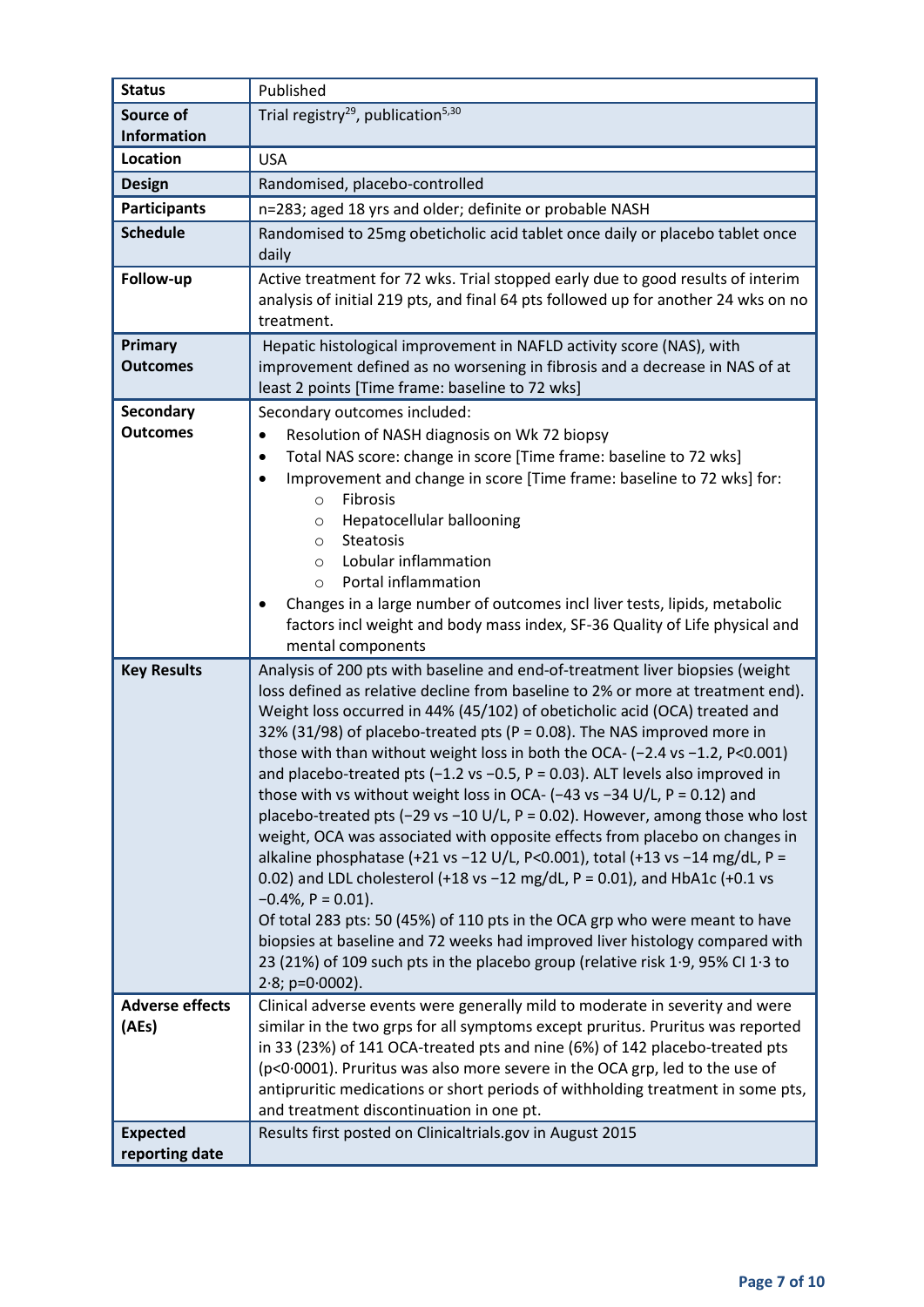## **ESTIMATED COST**

The cost of obeticholic acid is not yet known.

## **RELEVANT GUIDANCE**

#### **NICE GUIDANCE**

- NICE guideline. Non-alcoholic fatty liver disease (NAFLD): assessment and management (NG49). July 2016.
- NICE quality standard. Liver disease (QS152). June 2017.

#### **NHS ENGLAND (POLICY/COMMISSIONING) GUIDANCE**

 NHS England. 2013/14 NHS Standard Contract for Severe and Complex Obesity (All Ages). A05/S/a.

#### **OTHER GUIDANCE**

- American Association for the Study of Liver Diseases. The Diagnosis and Management of Nonalcoholic Fatty Liver Disease: Practice Guidance from the American Association for the Study of Liver Diseases. 2018.<sup>23</sup>
- EASL-EASD-EASO. Clinical Practice Guidelines for the management of non-alcoholic fatty liver disease. 2016. 22

## **ADDITIONAL INFORMATION**

#### **REFERENCES**

- 1 ClinicalTrials.gov. *Randomized Global Phase 3 Study to Evaluate the Impact on NASH With Fibrosis of Obeticholic Acid Treatment (REGENERATE)*. *Trial ID:* Available from: <https://www.clinicaltrials.gov/ct2/show/study/NCT02548351> [Accessed 29 April 2019].
- 2 electronic Medicines Compendium (eMC). *OCALIVA 10mg film-coated tablets.* Available from: <https://www.medicines.org.uk/emc/product/7630/smpc> [Accessed 22 April 2019].
- 3 ClinicalTrials.gov. *Study Evaluating the Efficacy and Safety of Obeticholic Acid in Subjects With Compensated Cirrhosis Due to Nonalcoholic Steatohepatitis (REVERSE)*. *Trial ID:* Available from:<https://clinicaltrials.gov/ct2/show/NCT03439254> [Accessed 29 April 2019].
- 4 Abenavoli L, Falalyeyeva T, Boccuto L, Tsyryuk O, Kobyliak N. Obeticholic Acid: A New Era in the Treatment of Nonalcoholic Fatty Liver Disease. *Pharmaceuticals (Basel)*. 2018 Oct 11;11(4). Available from: [https://doi.org/10.3390/ph11040104.](https://doi.org/10.3390/ph11040104)
- 5 Neuschwander-Tetri BA, Loomba R, Sanyal AJ, Lavine JE, Van Natta ML, Abdelmalek MF, et al. Farnesoid X nuclear receptor ligand obeticholic acid for non-cirrhotic, non-alcoholic steatohepatitis (FLINT): a multicentre, randomised, placebo-controlled trial. *Lancet*. 2015 Mar 14;385(9972):956-65. Available from: [https://doi.org/10.1016/S0140-6736\(14\)61933-4.](https://doi.org/10.1016/S0140-6736(14)61933-4)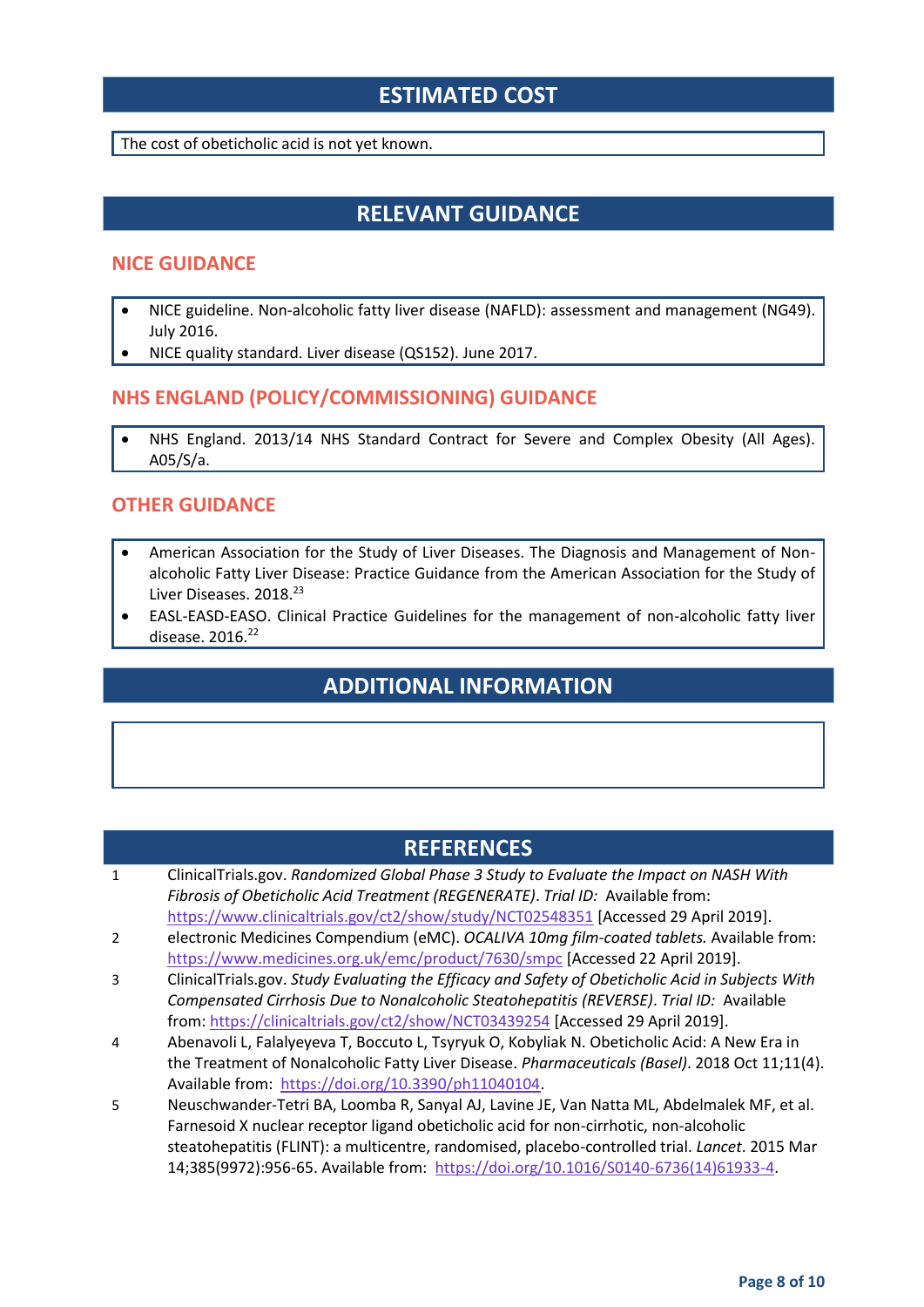- 6 Intercept Pharmaceuticals Inc. *Pipeline.* Available from: <https://www.interceptpharma.com/our-research/pipeline/> [Accessed 22 April 2019].
- 7 Intercept Pharmaceuticals Inc. *Intercept Receives Breakthrough Therapy Designation from FDA for Obeticholic Acid for Nonalcoholic Steatohepatitis (NASH) With Liver Fibrosis.* Available from: [http://ir.interceptpharma.com/news-releases/news-release-details/intercept-receives](http://ir.interceptpharma.com/news-releases/news-release-details/intercept-receives-breakthrough-therapy-designation-fda)[breakthrough-therapy-designation-fda](http://ir.interceptpharma.com/news-releases/news-release-details/intercept-receives-breakthrough-therapy-designation-fda) [Accessed 22 April 2019].
- 8 National Institute for Health and Care Excellence (NICE). *Non-alcoholic fatty liver disease (NALFD): assessment and management (NG49).* Available from: [https://www.nice.org.uk/guidance/ng49/resources/nonalcoholic-fatty-liver-disease-nafld](https://www.nice.org.uk/guidance/ng49/resources/nonalcoholic-fatty-liver-disease-nafld-assessment-and-management-pdf-1837461227461)[assessment-and-management-pdf-1837461227461](https://www.nice.org.uk/guidance/ng49/resources/nonalcoholic-fatty-liver-disease-nafld-assessment-and-management-pdf-1837461227461) [Accessed 29 April 2019].
- 9 National Health Service (NHS). *Non-alcoholic fatty liver disease (NAFLD).* Available from: <https://www.nhs.uk/conditions/non-alcoholic-fatty-liver-disease/> [Accessed 22 April 2019].
- 10 British Liver Trust. *Non-Alcohol Related Fatty Liver Disease.* Available from: [https://www.britishlivertrust.org.uk/liver-information/liver-conditions/non-alcohol-related](https://www.britishlivertrust.org.uk/liver-information/liver-conditions/non-alcohol-related-fatty-liver-disease/)[fatty-liver-disease/](https://www.britishlivertrust.org.uk/liver-information/liver-conditions/non-alcohol-related-fatty-liver-disease/) [Accessed 29 April 2019].
- 11 Dulai PS, Singh S, Patel J, Soni M, Prokop LJ, Younossi Z, et al. Increased risk of mortality by fibrosis stage in nonalcoholic fatty liver disease: Systematic review and meta-analysis. *Hepatology*. 2017 May;65(5):1557-65. Available from: [https://doi.org/10.1002/hep.29085.](https://doi.org/10.1002/hep.29085)
- 12 Brenner DA. Reversibility of liver fibrosis. *Gastroenterology & hepatology*. 2013;9(11):737-9. Available from[: https://www.ncbi.nlm.nih.gov/pubmed/24764791.](https://www.ncbi.nlm.nih.gov/pubmed/24764791)
- 13 Cook N, Geier A, Schmid A, Hirschfield G, Kautz A, Schattenberg JM, et al. The Patient Perspectives on Future Therapeutic Options in NASH and Patient Needs. *Frontiers in Medicine*. 2019 2019-April-03;6(61). Available from: [https://www.frontiersin.org/article/10.3389/fmed.2019.00061.](https://www.frontiersin.org/article/10.3389/fmed.2019.00061)
- 14 Estes C, Anstee QM, Arias-Loste MT, Bantel H, Bellentani S, Caballeria J, et al. Modeling NAFLD disease burden in China, France, Germany, Italy, Japan, Spain, United Kingdom, and United States for the period 2016–2030. *Journal of Hepatology*. 2018 2018/10/01/;69(4):896-904. Available from: [https://doi.org/10.1016/j.jhep.2018.05.036.](https://doi.org/10.1016/j.jhep.2018.05.036)
- 15 Younossi ZM, Koenig AB, Abdelatif D, Fazel Y, Henry L, Wymer M. Global epidemiology of nonalcoholic fatty liver disease-Meta-analytic assessment of prevalence, incidence, and outcomes. *Hepatology*. 2016 Jul;64(1):73-84. Available from: [https://doi.org/10.1002/hep.28431.](https://doi.org/10.1002/hep.28431)
- 16 British Liver Trust. *New Study shows 1 in 8 adults may have NASH – a more serious form of non-alcohol related fatty liver disease.* Available from: <https://www.britishlivertrust.org.uk/study-shows-1-in-8-may-have-nash/> [Accessed 29 April 2019].
- 17 Harrison S, Wilman H, Kelly M, Bachtiar V, Dennis A, Kelly C, et al. Prevalence and stratification of NAFLD/NASH in a UK and US cohort using non-invasive multiparametric MRI. *Journal of Hepatology*. 2018;68:S550. Available from[: https://doi.org/10.1016/S0168-8278\(18\)31359-X.](https://doi.org/10.1016/S0168-8278(18)31359-X)
- 18 NHS Digital. *Hospital Admitted Patient Care Activity, 2017-18.* Available from: [https://digital.nhs.uk/data-and-information/publications/statistical/hospital-admitted](https://digital.nhs.uk/data-and-information/publications/statistical/hospital-admitted-patient-care-activity/2017-18)[patient-care-activity/2017-18](https://digital.nhs.uk/data-and-information/publications/statistical/hospital-admitted-patient-care-activity/2017-18) [Accessed 28 February 2019].
- 19 Public Health England (PHE). *Official Statistics: Liver disease profiles: short statistical commentary, November 2018.* Available from: [https://www.gov.uk/government/publications/liver-disease-profiles-november-2018](https://www.gov.uk/government/publications/liver-disease-profiles-november-2018-update/liver-disease-profiles-short-statistical-commentary-november-2018) [update/liver-disease-profiles-short-statistical-commentary-november-2018](https://www.gov.uk/government/publications/liver-disease-profiles-november-2018-update/liver-disease-profiles-short-statistical-commentary-november-2018) [Accessed 29 April 2019].
- 20 Public Health England (PHE). *Liver Disease Profiles – November 2017 Update* Available from: [https://assets.publishing.service.gov.uk/government/uploads/system/uploads/attachment\\_d](https://assets.publishing.service.gov.uk/government/uploads/system/uploads/attachment_data/file/659996/Liver_disease_short_commentary_November_2017.pdf) [ata/file/659996/Liver\\_disease\\_short\\_commentary\\_November\\_2017.pdf](https://assets.publishing.service.gov.uk/government/uploads/system/uploads/attachment_data/file/659996/Liver_disease_short_commentary_November_2017.pdf) [Accessed 29 April 2019].
- 21 Lazaridis N, Tsochatzis E. Current and future treatment options in non-alcoholic steatohepatitis (NASH). *Expert Review of Gastroenterology & Hepatology*. 2017 2017/04/03;11(4):357-69. Available from: [https://doi.org/10.1080/17474124.2017.1293523.](https://doi.org/10.1080/17474124.2017.1293523)